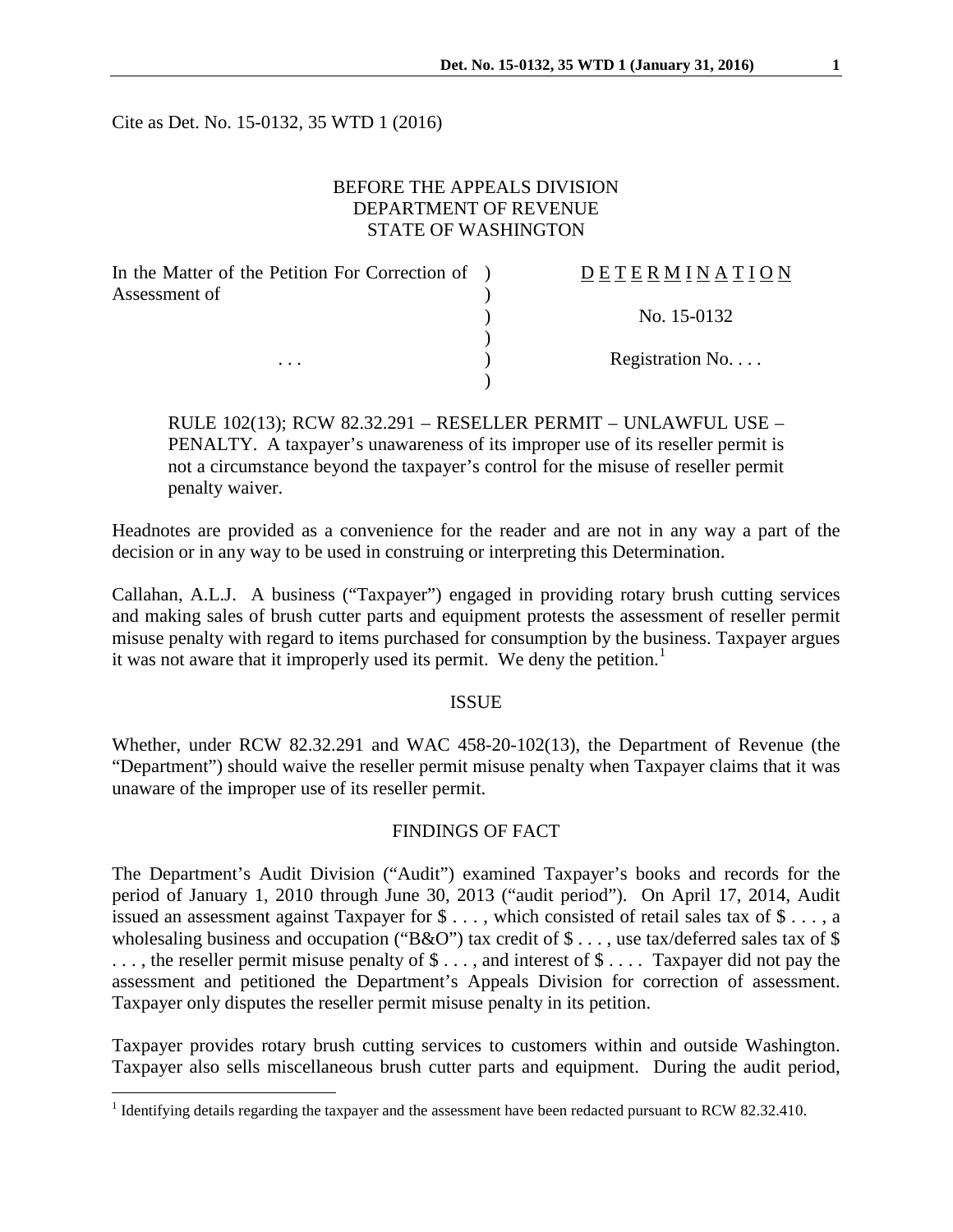Taxpayer reported its service income under the wholesaling B&O tax classification. . . . . Audit found some of the income Taxpayer reported under wholesaling B&O tax should be retail sales because they were provided to consumers. Audit reclassified that income to retailing B&O.

The majority of the assessment is on deferred sales tax and use tax on consumable supplies such as rotary blade bolts and nuts, hydraulic motors, steel supply, equipment repairs, a fuel tank, and other miscellaneous parts purchased from Washington vendors. Audit did not assess deferred sales tax and use tax on consumable items that Taxpayer used out of Washington State. Audit determined that many of Taxpayer's purchases were both used by its business and resold to customers. The percentage of the items Taxpayer purchased for resale was 6.5 percent according to Taxpayer.

To determine Taxpayer's deferred sales tax and use tax liability, Audit took the total purchase value, subtracted 6.5 percent from certain vendors where the products were both resold and consumed by Taxpayer. Audit then subtracted 57.25 percent from certain vendors where Taxpayer used the products out of Washington State.<sup>[2](#page-1-0)</sup> In some instances, [where] Audit determined the items Taxpayer purchased were unique, it subtracted 30 percent instead of 57.25 percent.

Audit assessed a reseller permit misuse penalty on the parts and equipment Taxpayer purchased from Washington vendors. Audit explained the following in its Audit Standards and Procedures Supplemental Instructions for the reseller permit misuse penalty assessment:

- [Taxpayer] purchased capital assets and/or consumables items for use as a consumer from vendors registered with the State of Washington.
- No deferred sales tax was paid to the Department.
- [Taxpayer] did not make a good faith effort to pay the deferred sales tax as described in WAC 458-20-102.
- When improperly used, the Department must assess against that buyer a penalty of fifty percent on the tax due, WAC 458-20-102(9).

Taxpayer argues that it did not intentionally misuse its reseller permit when it used its reseller permit to purchase items for use on jobs. Taxpayer asserts that it was difficult for it to keep up with the changes of the Washington tax law as a small family business owner.

## ANALYSIS

All sales of tangible personal property within the RCW 82.04.050 definition of "retail sale" in the state of Washington are subject to retail sales tax, unless an exemption applies. RCW 82.08.020; RCW 82.04.050. A consumer is subject to use tax if the consumer has not paid retail sales tax on the retail sale when purchased. RCW 82.12.020. There is an exemption from the retail sales tax for purchases for resale without intervening use:

<span id="page-1-0"></span> $2$  The 57.25 percent was based on Taxpayer's calculation of road maintenance instate versus road maintenance out of state.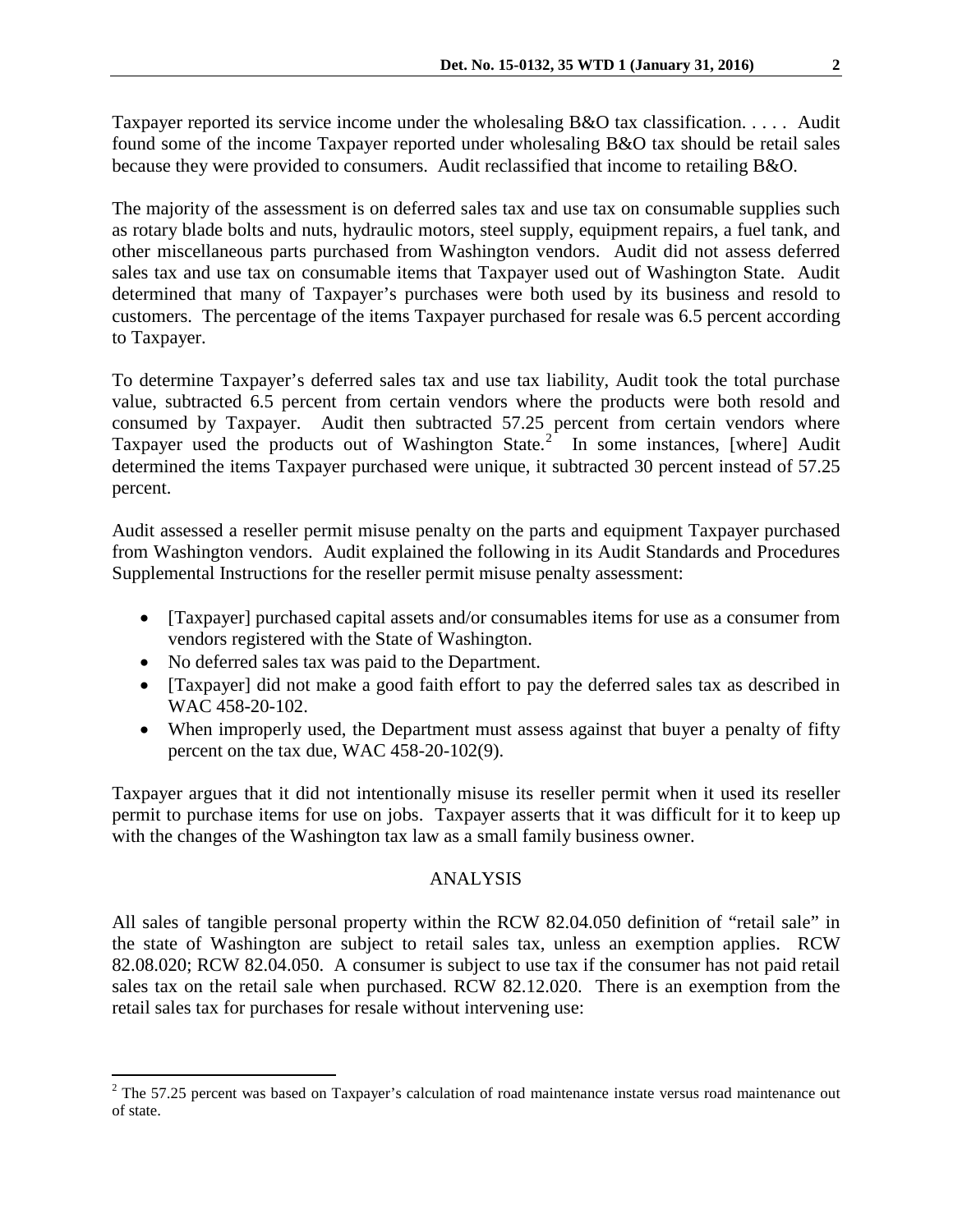(1)(a) "Sale at retail" or "retail sale" means every sale of tangible personal property …to all persons irrespective of the nature of their business . . . other than a sale to a person who:

(i) Purchases for the purpose of resale as tangible personal property in the regular course of business without intervening use by such person . . .

RCW 82.04.050(1)(a).

A buyer may use a reseller permit only when making wholesale purchases. RCW 82.04.060; Rule 102(6). In addition, RCW 82.08.130 allows a taxpayer, which is normally engaged in both consuming and reselling certain types of personal property to use a reseller permit or other documentation authorized under RCW 82.04.470 for the property purchases when it cannot determine whether the property will be consumed at the time of the purchase. The statute, in relevant part provides:

(1) If a buyer normally is engaged in both consuming and reselling certain types of personal property, the retail sale of which is taxable under this chapter, and the buyer is not able to determine at the time of purchase whether the particular property acquired will be consumed or resold, the buyer may use a reseller permit … for the entire purchase if the buyer principally resells the property according to the general nature of the buyer's business. The buyer must account for the value of any articles purchased with a reseller permit … that is used by the buyer and remit the deferred sales tax on the property to the department.

RCW 82.08.130(1) (emphasis added).

The Department adopted [WAC 458-20-102 ('Rule 102")] to administer the statutes related to reseller permits. Rule 102(12) explains the term "principally" used in RCW 82.08.130(1) means "greater than fifty percent." The rule further provides that

If the buyer gives a reseller permit for all purchases and thereafter consumes some of the articles purchased, the buyer must remit the deferred sales tax on the value of the article used to the department. The deferred sales tax liability should be reported under the use tax classification on the buyer's excise tax return.

WAC 458-20-102(12)(a).

In the present case, Taxpayer used its reseller permit when it purchased materials for use in its jobs within Washington State, and it also did not pay deferred sales tax as required under Rule 102. Taxpayer admitted that it only resold [6.5%] of the items it purchased. Therefore, Taxpayer may not use its reseller permit for purchases because it did not principally resell the property according to the general nature of Taxpayer's business. RCW 82.08.130(1) ; Rule 102(12).

When a taxpayer improperly uses its reseller permit, the taxpayer is subject to the reseller permit misuse penalty imposed under RCW 82.32.291(1), which provides: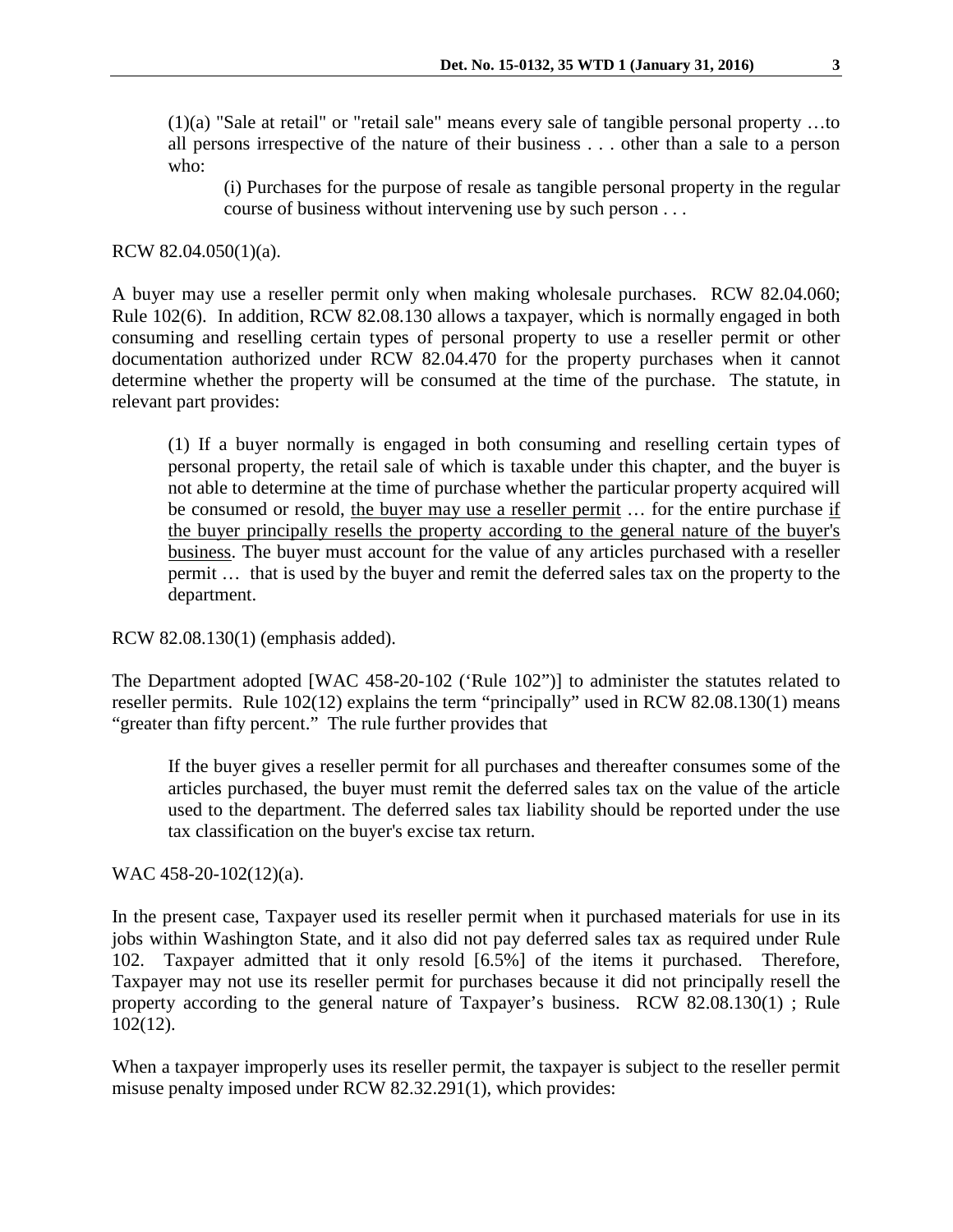(1) Except as otherwise provided in this section, if any buyer improperly uses a reseller permit number, reseller permit, or other documentation authorized under RCW [82.04.470](http://apps.leg.wa.gov/rcw/default.aspx?cite=82.04.470) to purchase items or services at retail without payment of sales tax that was legally due on the purchase, the department must assess against that buyer a penalty of fifty percent of the tax due, in addition to all other taxes, penalties, and interest due, on the improperly purchased item or service.

RCW 82.32.291(1).

The penalty is fifty percent of the tax due. RCW 82.32.291(1). Here, Taxpayer admits that it improperly used its reseller permit<sup>[[3\]](#page-3-0)</sup> to purchase items at retail without payment of sales tax that was legally due on the purchases, but argues that the Department should waive the misuse penalty because the penalty "was put into place to penalize people who intentionally use the resellers permit unlawfully", which it asserts that it was not the case here. Taxpayer contends that it learned from the audit the proper use of its reseller permit and it was not aware that it was improperly using its reseller permit during the audit period.

RCW 82.32.291(2) addresses circumstances where the Department can waive the penalty:

(2) The department must waive the penalty imposed under subsection (1) of this section if it finds that the use of the … reseller permit, … was due to circumstances beyond the taxpayer's control or if the … reseller permit, … was properly used for purchases for dual purposes. The department must define by rule what circumstances are considered to be beyond the taxpayer's control.

RCW 82.32.291(2) (emphasis added).

Rule 102(13) addresses penalty waivers, and repeats the statutory standard that the Department will waive the penalty where the use was due to circumstances beyond the control of the buyer. Rule 102(13) in pertinent part states:

(13) **Waiver of penalty for misuse of reseller permits.** The department will waive the penalty imposed for misuse of reseller permits upon finding that the use of the . . . reseller permit . . . to purchase items or services by a person not entitled to use the reseller permit for that purpose was due to circumstances beyond the control of the buyer or if the . . . reseller permit . . . was properly used for purchases for dual purposes and the buyer made a good faith effort to report deferred sales tax. . . . The penalty will not be waived merely because the buyer was not aware of either the proper use of the reseller permit or the penalty. In all cases the burden of proving the facts is upon the buyer.

WAC 458-20-102(13) (emphasis added).

While we have no reason to dispute Taxpayer's claim that it was acting in good faith when it made the error of using its reseller permit when it should not have, we cannot waive the penalty because Taxpayer was unaware of its improper use in this case. RCW 82.32.291(2); Rule

<span id="page-3-0"></span> $3$  ["Improper use" is defined in RCW 82.32.291(3).]